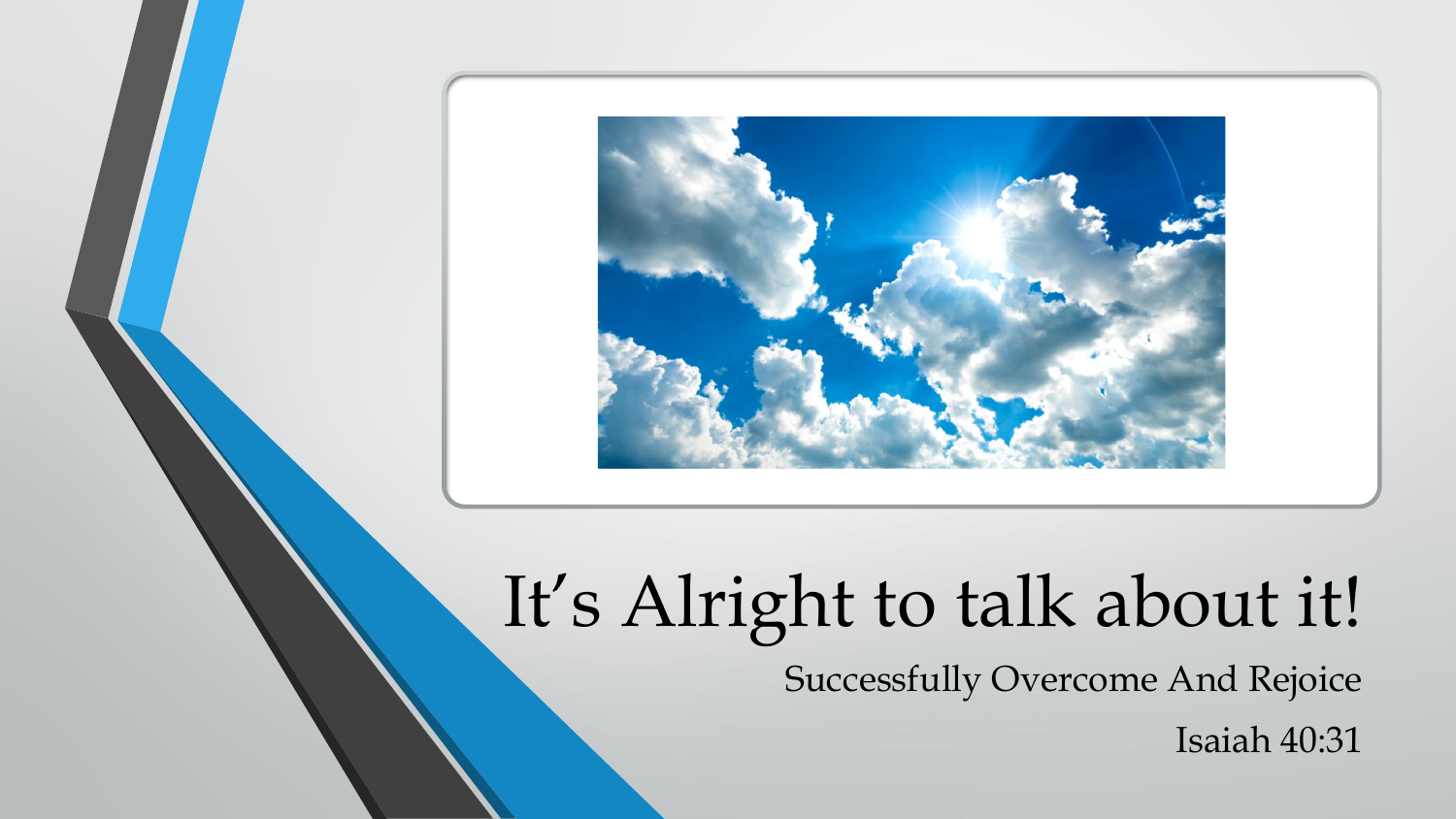# **Scripture to Think On**

**31** but those who hope in the Lord will renew their strength. They will soar on wings like eagles; they will run and not grow weary; they will walk and not be faint. Isaiah 40:31 NIV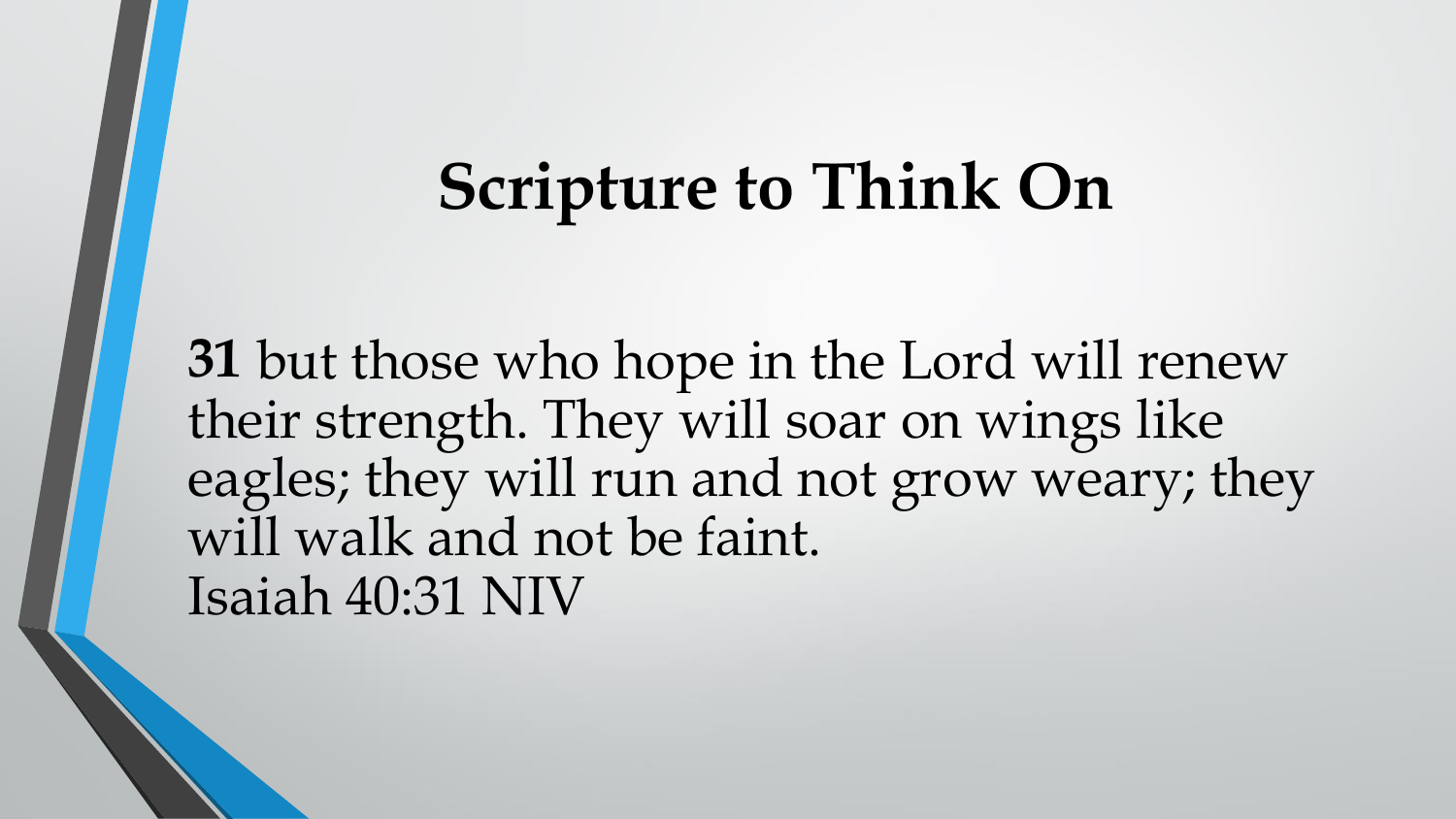# It's Alright to talk about it! **Depression**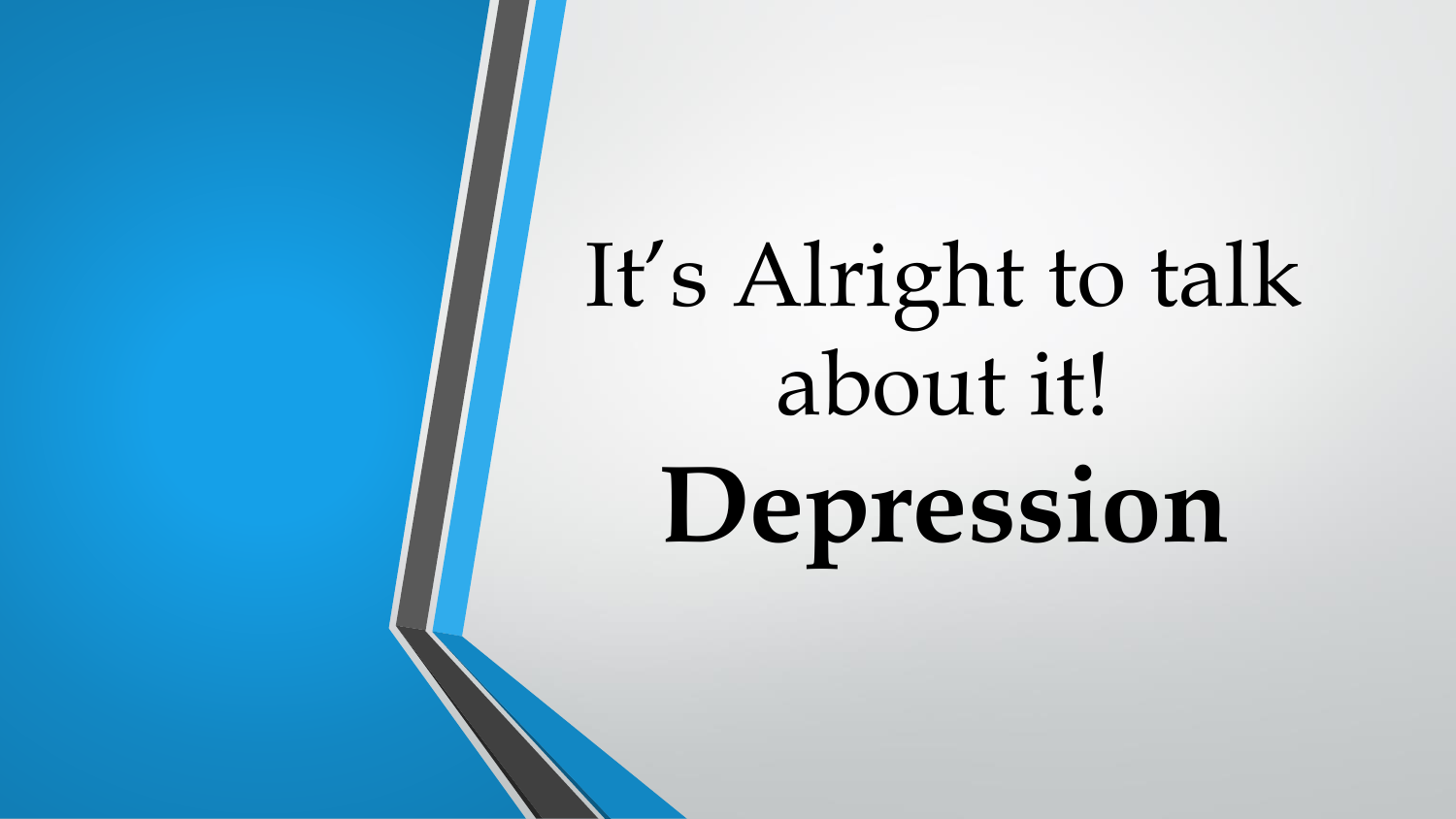# What are your thoughts about Depression?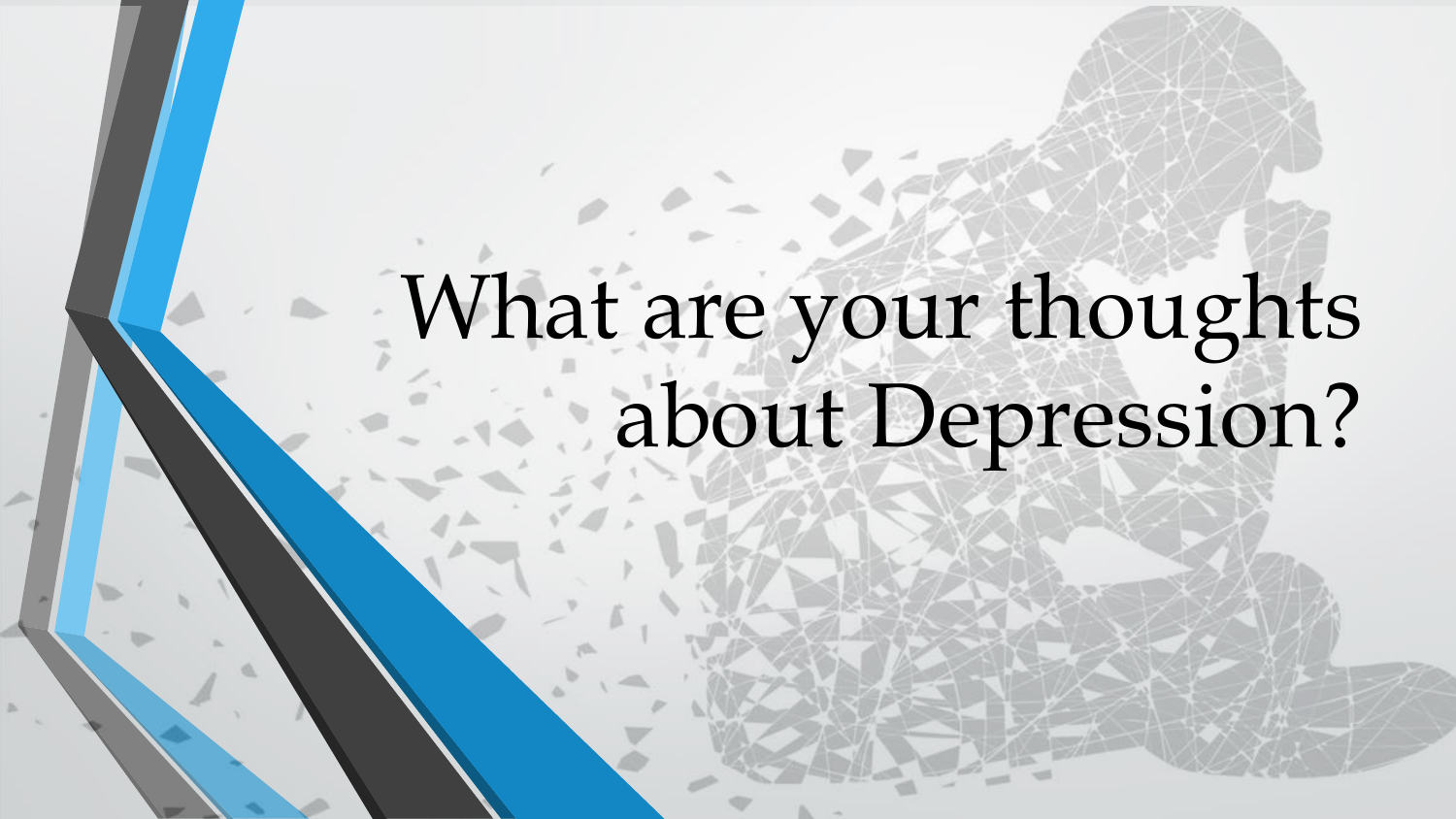# Some Statistics

- ❖The average age of depression onset is 32.5 years old.
- ❖The prevalence of adults with a major depressive episode is highest among individuals between 18 and 25.
- ❖8.7% of women have depression.
- ❖5.3% of men have depression.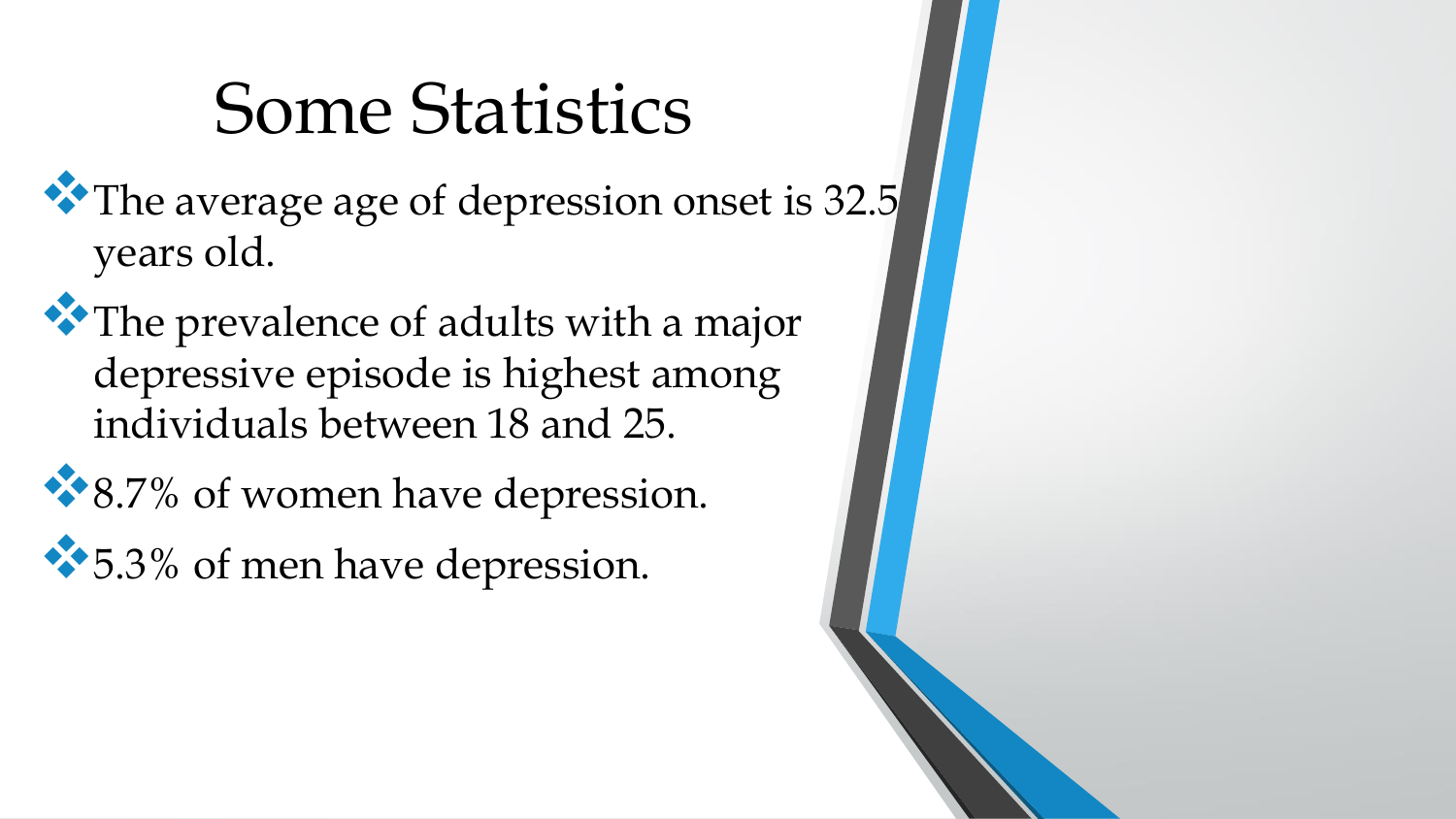# What are some causes of Depression

➢**Abuse.** Past physical, sexual, or emotional abuse can increase the vulnerability to clinical depression later in life.

#### ➢**Certain** [medications.](https://www.webmd.com/drugs/index-drugs.aspx)

➢**Conflict.** Depression in someone who has the biological vulnerability to develop depression may result from personal conflicts or disputes with family members or friends.

➢**Death or a loss.** Sadness or [grief](https://www.webmd.com/balance/normal-grieving-and-stages-of-grief) from the death or loss of a loved one, though natural, may increase the risk of depression.

➢**Genetics.** A family history of depression may increase the risk.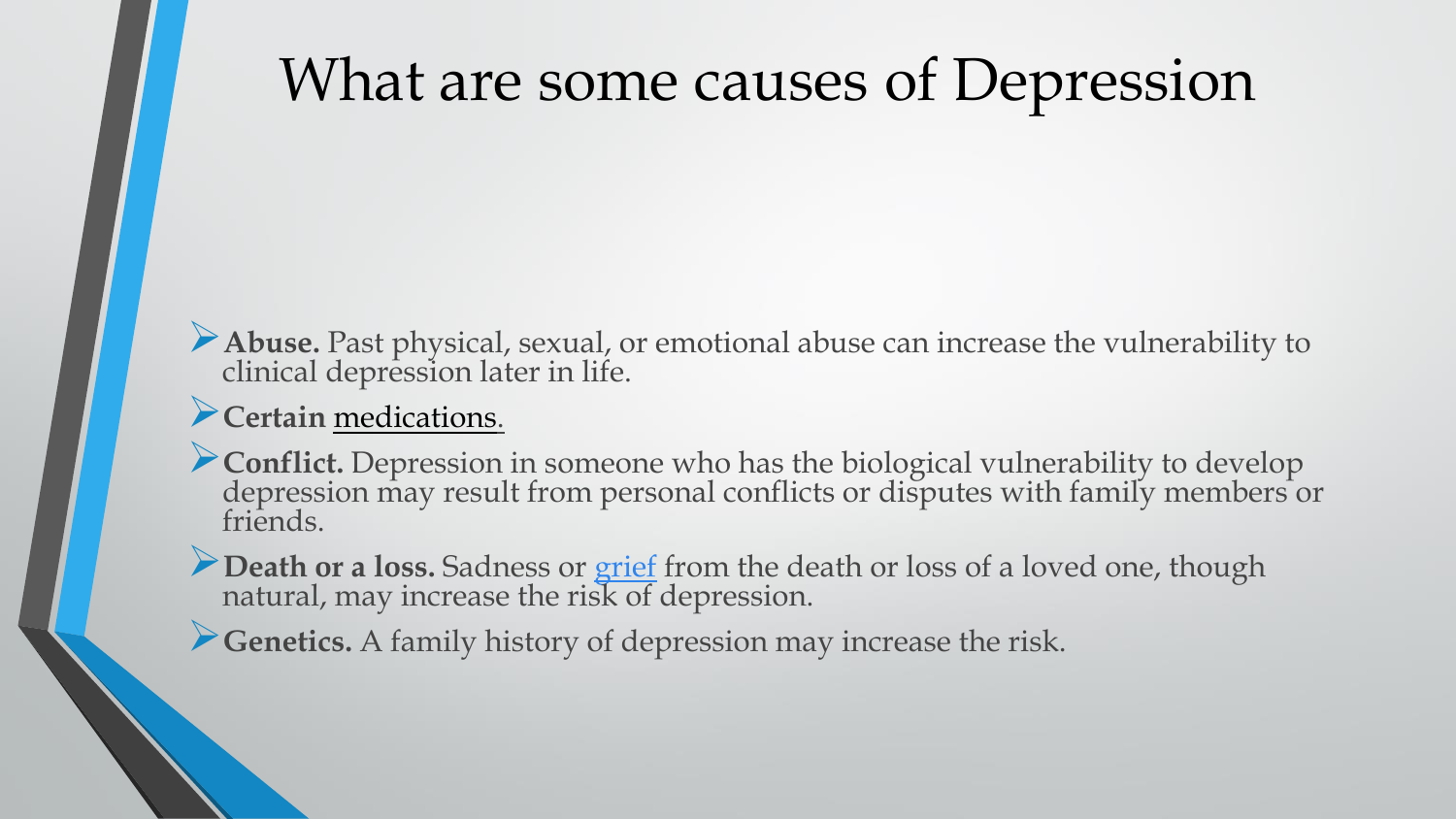#### What are some causes of Depression

- **Major events.** Even good events such as starting a new job, graduating, or getting married can lead to depression. So, can moving, losing a job or income, getting divorced, or retiring. However, the syndrome of clinical depression is never just a "normal" response to stressful life events.
- **Other personal problems.** Problems such as social isolation due to other mental illnesses or being cast out of a family or social group can contribute to the risk of developing clinical depression.
- **Serious illnesses.** Sometimes depression co-exists with a major illness or may be triggered by another medical condition.
- **[Substance abuse.](https://www.webmd.com/mental-health/addiction/default.htm)** Nearly 30% of people with substance abuse problems also have major or clinical depression. Even if drugs or alcohol temporarily make you feel better, they ultimately will aggravate depression.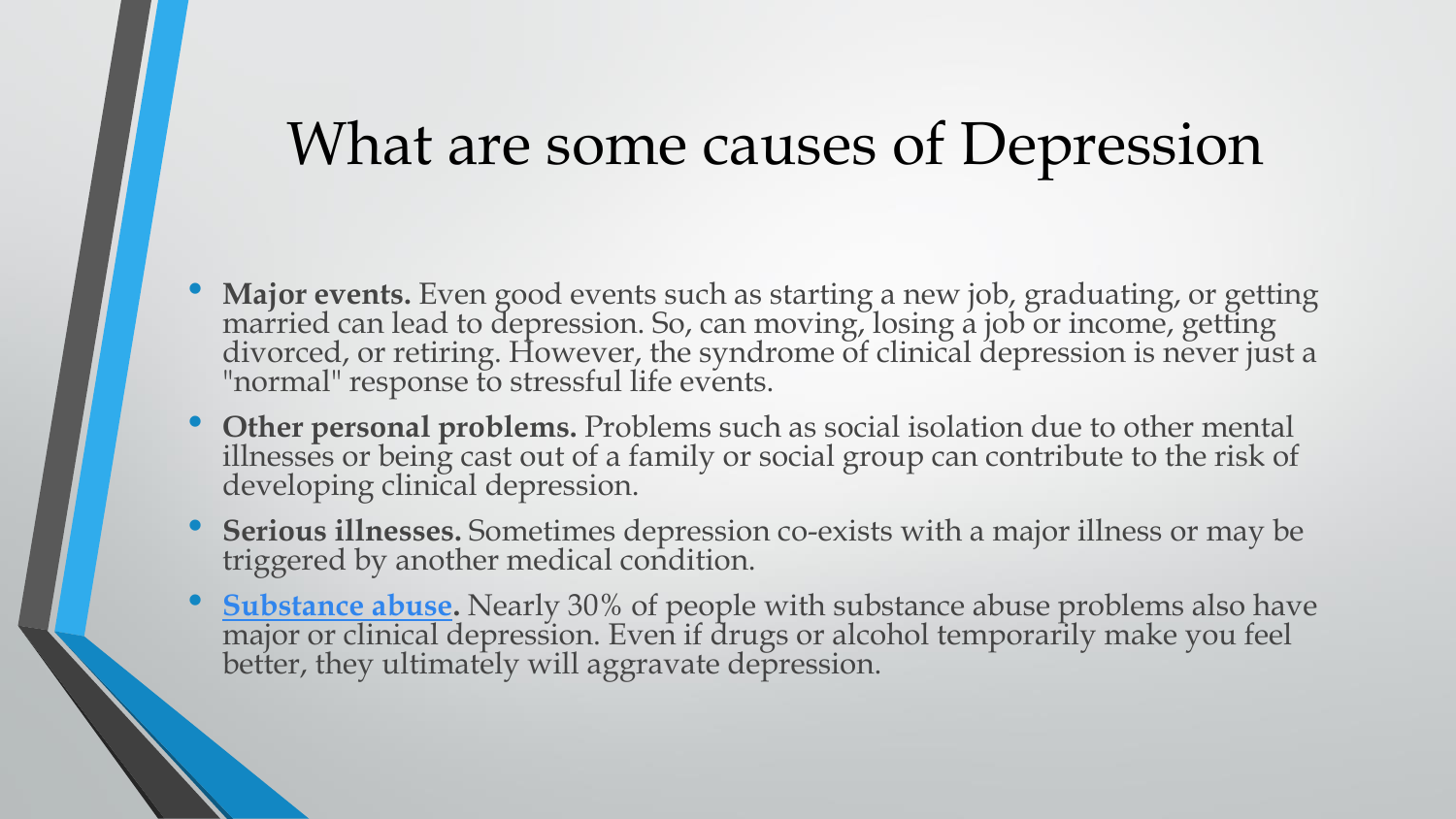# Clinical Depression

Depression exists on a scale of severity, ranging from relatively mild, brief states of low mood to severe, long term symptoms that have a major impact on a person's quality of life. When a person's symptoms have reached the chronic end of the spectrum and require professional treatment, it's typically referred to as Clinical Depression.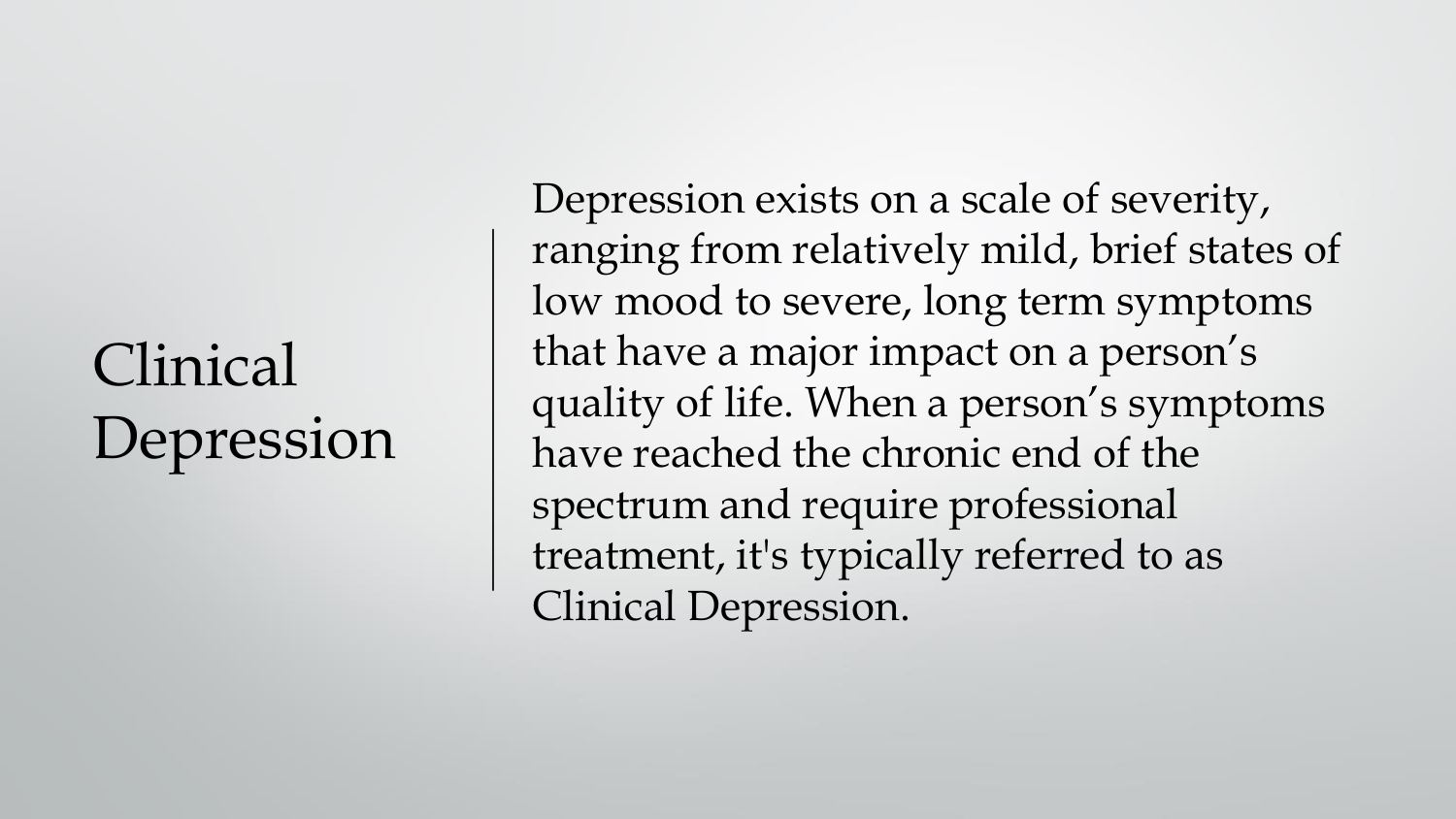# Major Depression Symptoms

- ✓Sadness, feelings of emptiness
- $\checkmark$  Loss of enjoyment of hobbies, work, other activities
- ◆ Appetite changes, weight loss or gain
- $\sqrt{T}$  [Trouble sleeping](https://www.verywellmind.com/coping-with-sleep-disturbances-during-depression-4161015) (too much or too little)
- ◆ Feeling "slowed down" or being excessively agitated
- ✓Tiredness, fatigue, lack of energy
- ◆ [Physical symptoms and pain](https://www.verywellmind.com/physical-effects-of-depression-1066890) (such as body aches, stomach upset, headaches)
- ▼ Feelings of worthlessness or guilt
- Problems with concentration or focus
- ◆ Inability to make decisions or poor decisionmaking
- ✓Thinking about death or dying; planning or attempting [suicide](https://www.verywellmind.com/tips-for-coping-with-suicidal-thoughts-1067530)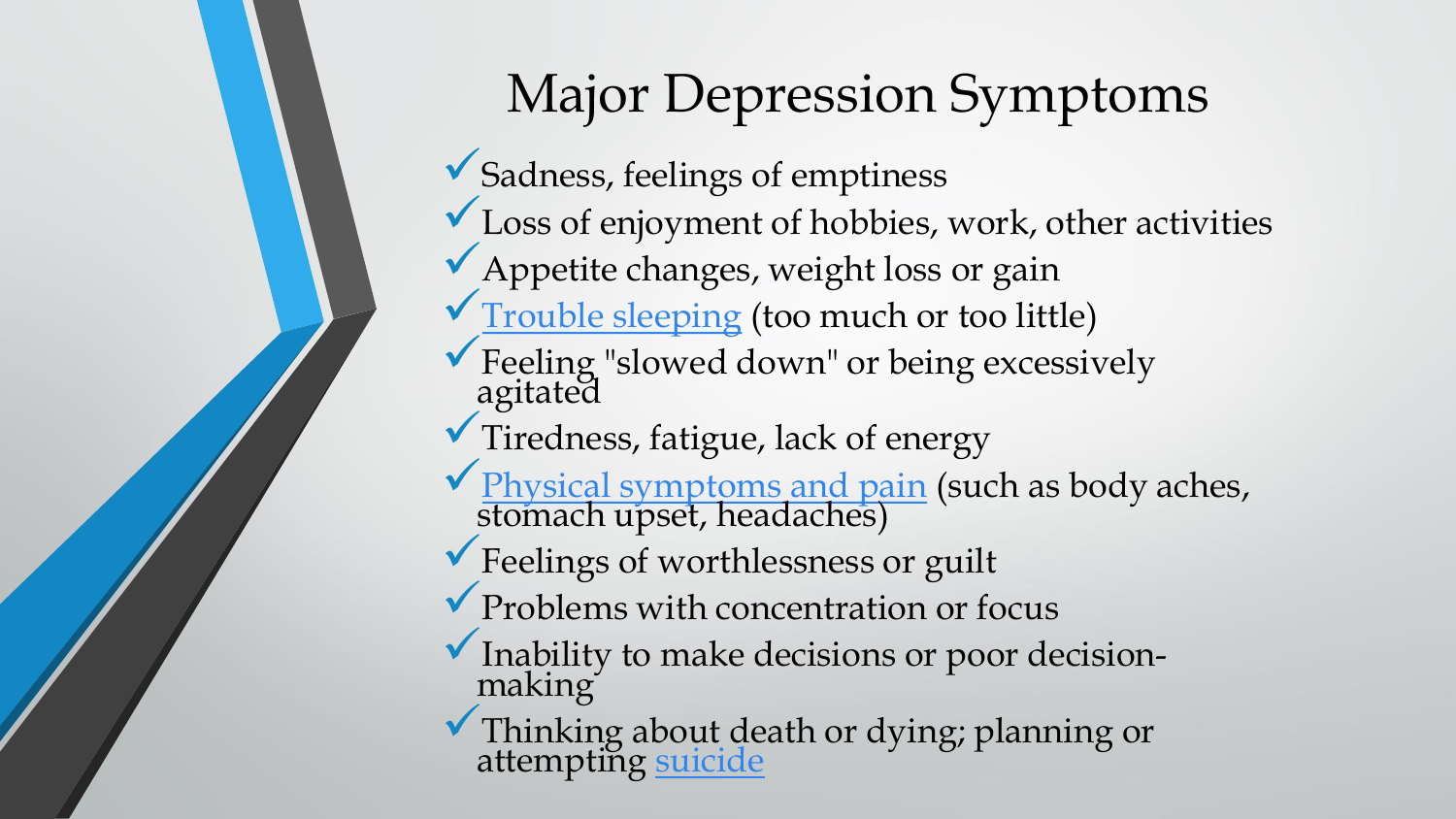

#### Ways to Cope with Depression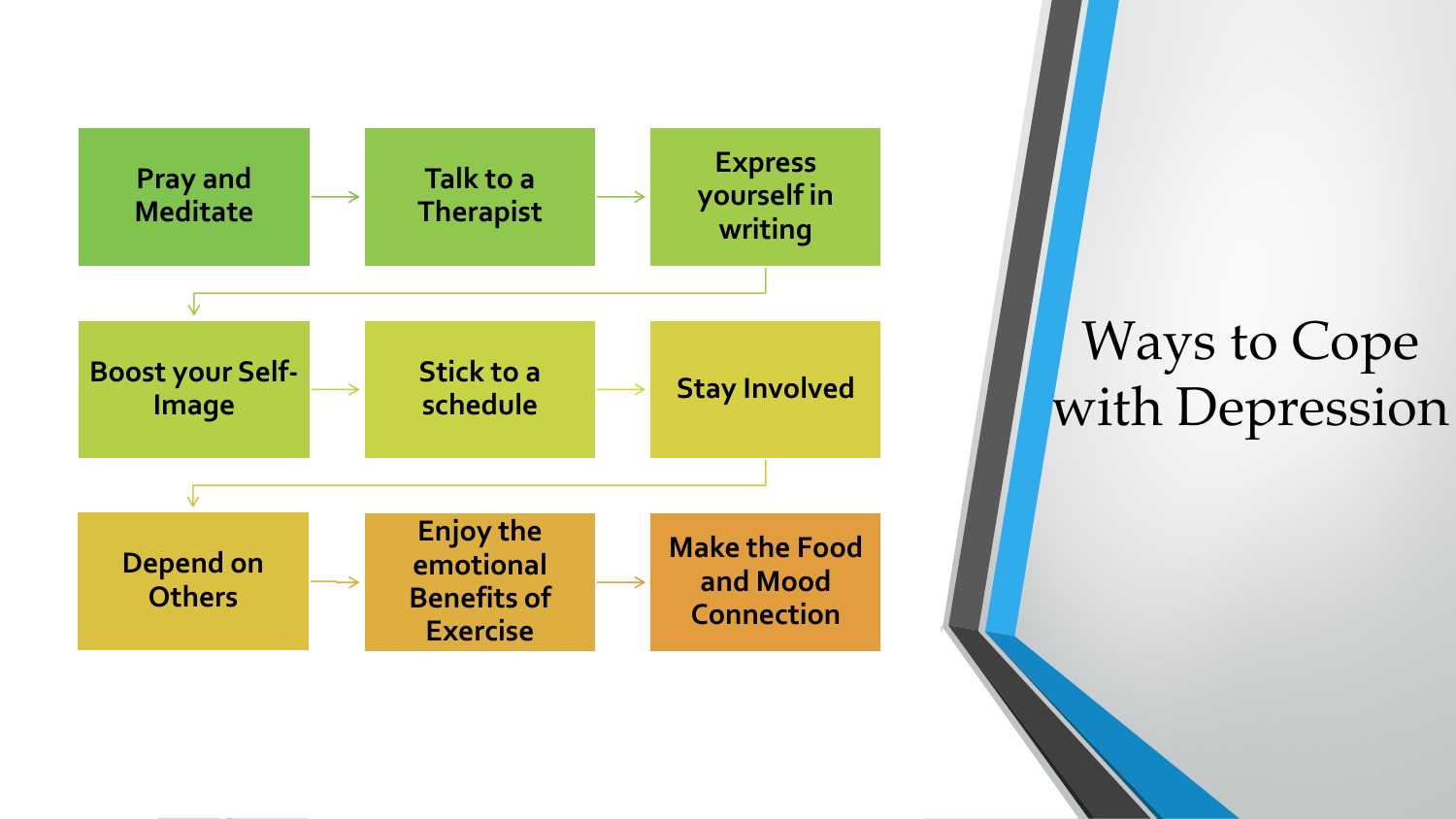Scriptures to Cope with Depression

**9** The Lord is a refuge for the oppressed, a stronghold in times of trouble.

**[Psalm 9](https://www.christianity.com/bible/bible.php?q=Psalm+9&ver=niv):9 NIV**

**4** Even though I walk through the darkest valley,I will fear no evil, for you are with me; your rod and your staff, they comfort me.

**[Psalm 23:](https://www.christianity.com/bible/bible.php?q=Psalm+23&ver=niv)4 NIV**

**5** For his anger lasts only a moment, but his favor lasts a lifetime; weeping may stay for the night, but rejoicing comes in the morning. **[Psalm 30:](https://www.christianity.com/bible/bible.php?q=Psalm+30&ver=niv)5 NIV**

**11** You turned my wailing into dancing; you removed my sackcloth and clothed me with joy,

**[Psalm 30:](https://www.christianity.com/bible/bible.php?q=Psalm+30&ver=niv)11**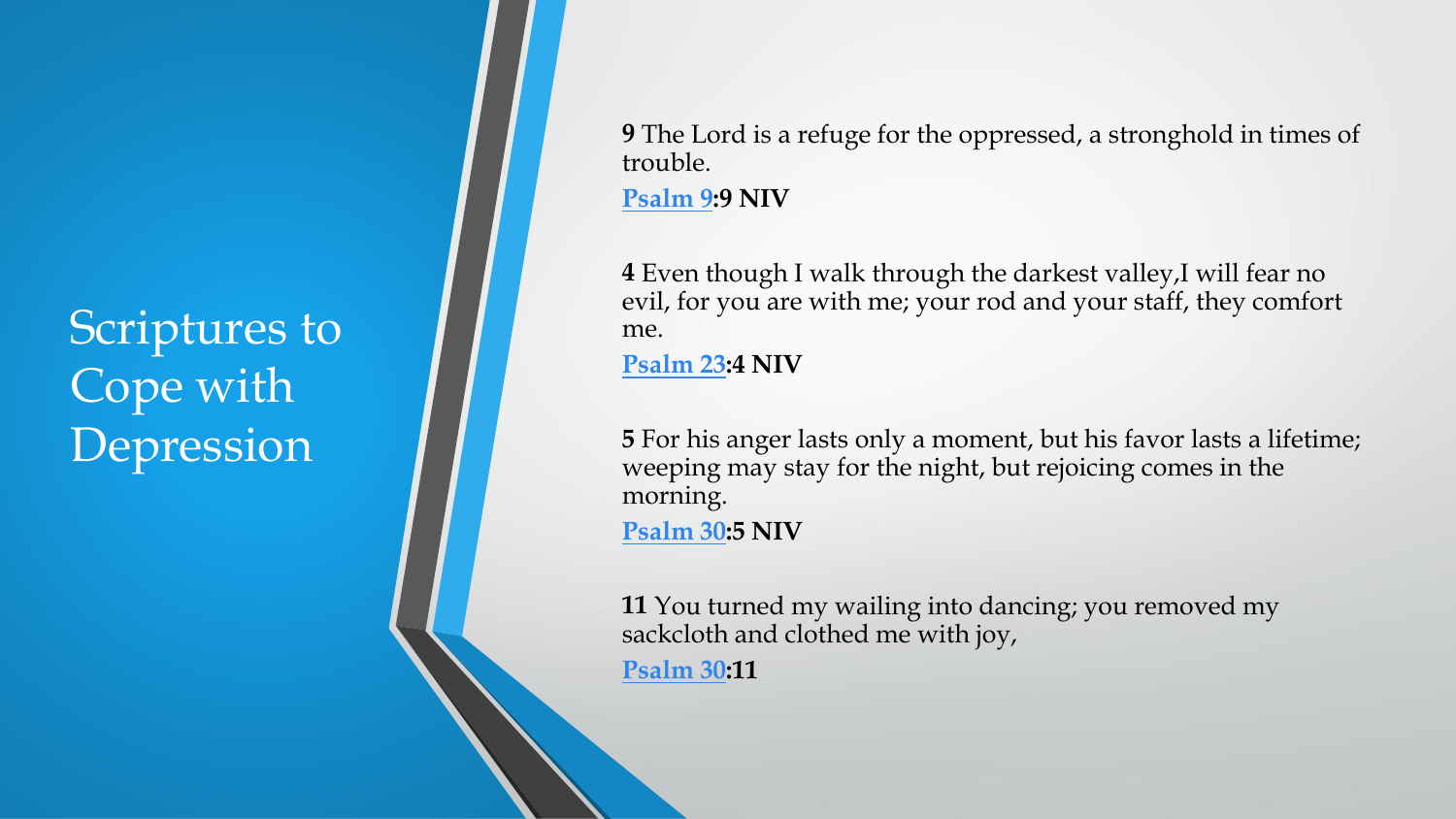Scriptures to Cope with Depression

**17** The righteous cry out, and the Lord hears them; he delivers them from all their troubles. **18** The Lord is close to the brokenhearted and saves those who are crushed in spirit. **[Psalm 34:](https://www.christianity.com/bible/bible.php?q=Psalm+34&ver=niv)17 -18 NIV**

**2** He lifted me out of the slimy pit, out of the mud and mire; he set my feet on a rock and gave me a firm place to stand. **[Psalm 40:](https://www.christianity.com/bible/bible.php?q=Psalm+40&ver=niv)2**

**7** Answer me quickly, Lord; my spirit fails. Do not hide your face from me or I will be like those who go down to the pit. **8** Let the morning bring me word of your unfailing love, for I have put my trust in you. Show me the way I should go, for to you I entrust my life. **9** Rescue me from my enemies, Lord, for I hide myself in you. **[Psalm 143](https://www.christianity.com/bible/bible.php?q=Psalm+143&ver=niv):7 - 9**

**31** but those who hope in the Lord will renew their strength. They will soar on wings like eagles; they will run and not grow weary, they will walk and not be faint. Isaiah 40:31 NIV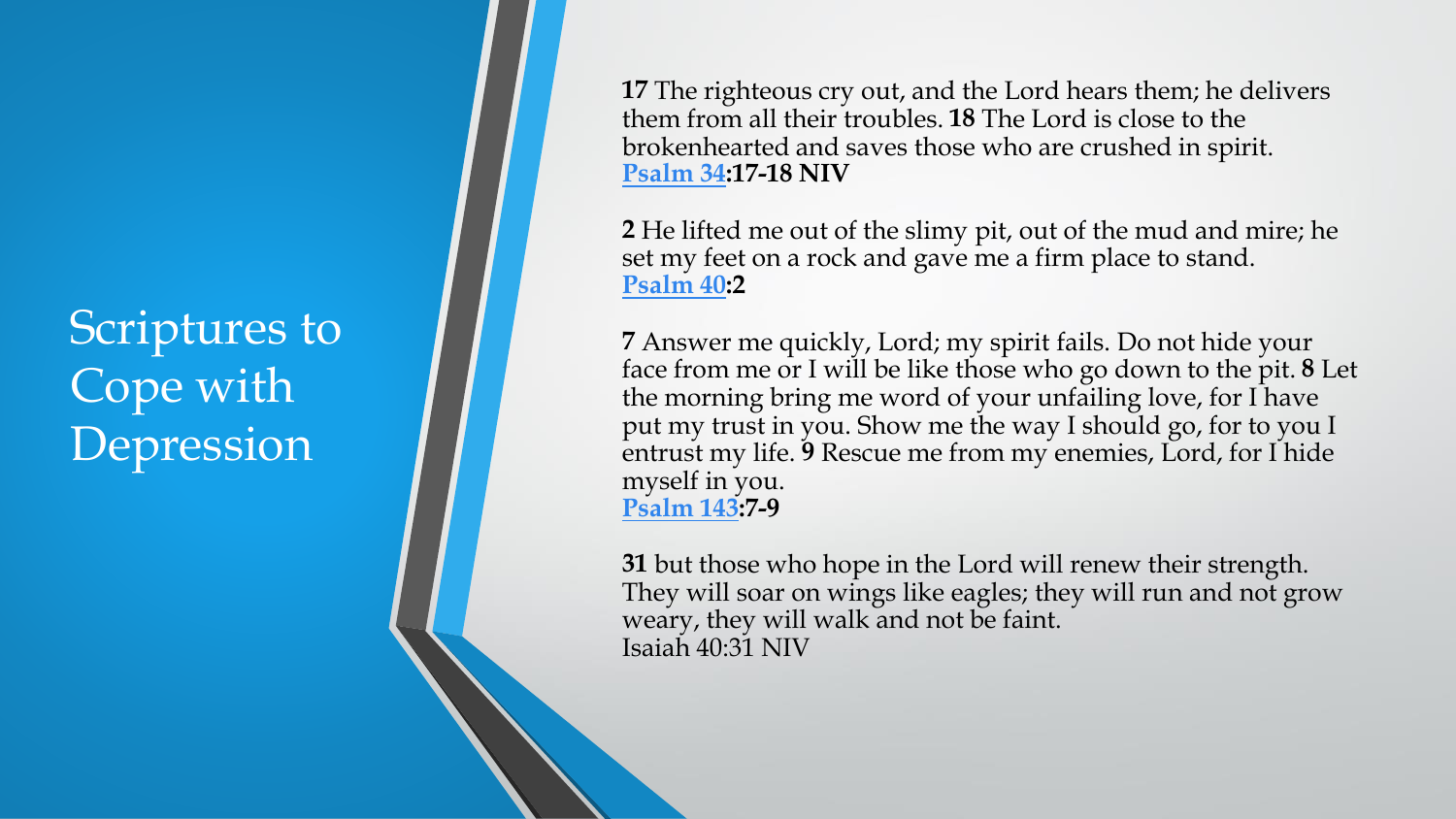# **QUOTE**

"There is hope, even when your brain tells you there isn't." —John Green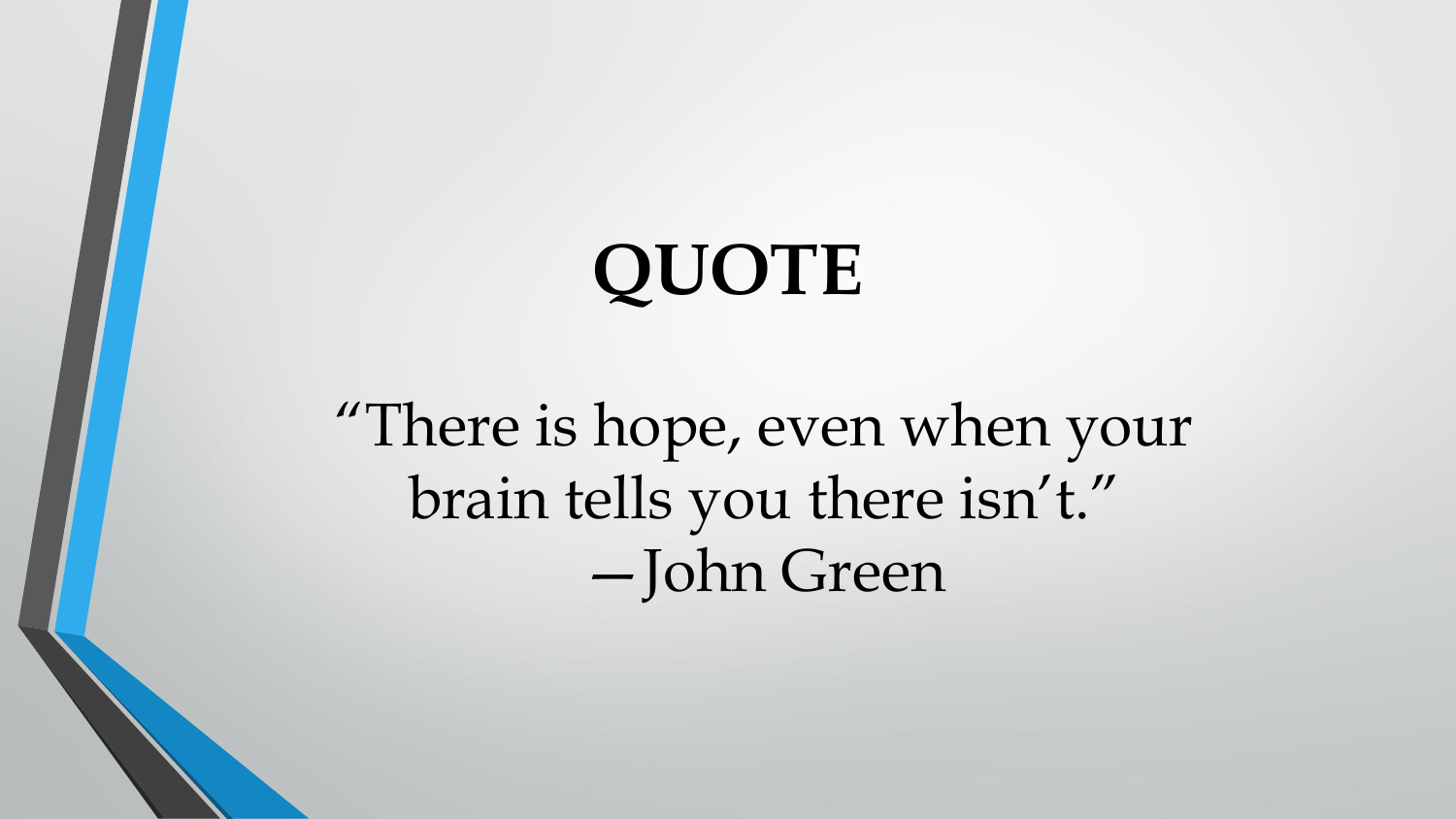#### **LET SCRIPTURE SPEAK**

Psalm 42:5 KJV **<sup>5</sup>** Why art thou cast down, O my soul? and why art thou disquieted in me? hope thou in God: for I shall yet praise him for the help of his countenance.